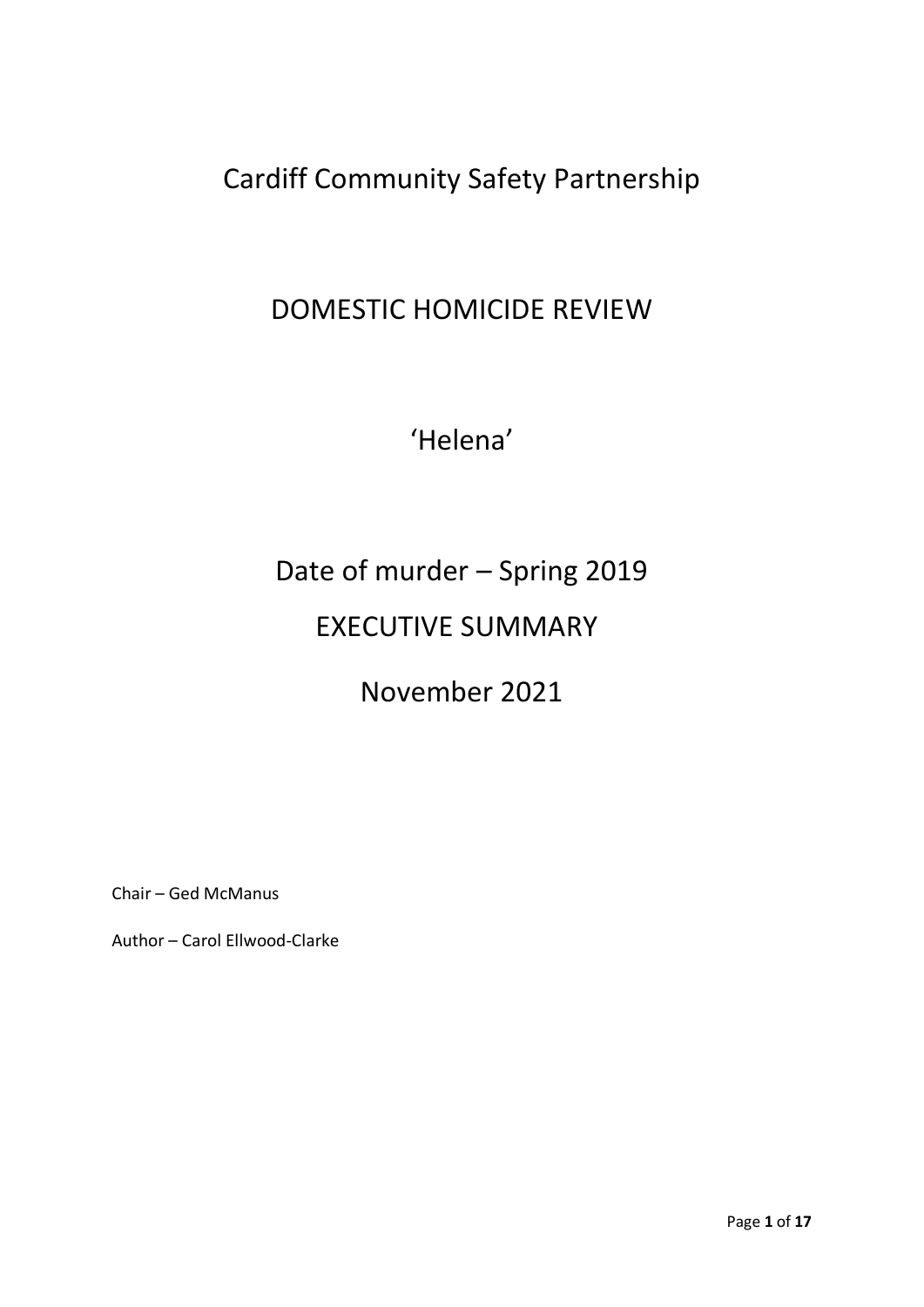# **CONTENTS**

|    | <b>SECTION</b>                                   | <b>PAGE</b> |
|----|--------------------------------------------------|-------------|
| 1. | The Review Process                               | 3           |
| 2. | Contributors to the Review                       | 4           |
| 3. | The Review Panel Members                         | 4           |
| 4. | Chair and Author of the Overview Report          | 6           |
| 5. | Terms of Reference for the Review                | 7           |
| 6. | <b>Summary Chronology</b>                        | 9           |
| 7. | Conclusion                                       | 14          |
| 8. | Multi Agency Learning developed by the DHR panel | 15          |
| 9. | <b>Panel Recommendations</b>                     | 17          |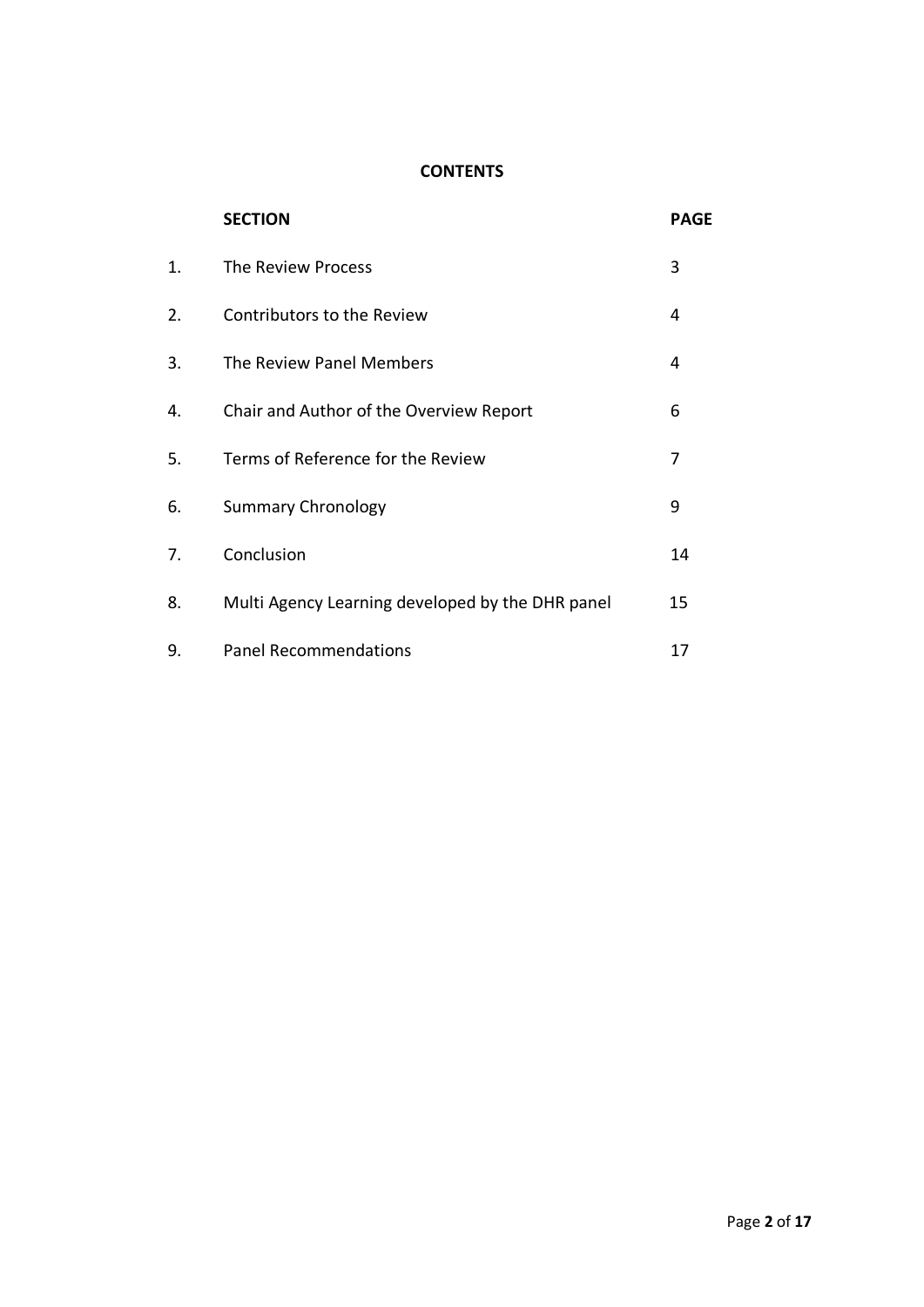#### **1. THE REVIEW PROCESS**

- 1.1 This summary outlines the process undertaken by Cardiff Community Safety Partnership [the statutory Crime and Disorder Partnership] in reviewing the murder of Helena, a resident in their area.
- 1.2 The following pseudonyms have been used in this review for the victim and her partner in order to protect their identities.

| <b>Name</b> | Relationship | Age | <b>Ethnicity</b> |
|-------------|--------------|-----|------------------|
| Helena      | Victim       | ີ 1 | White British    |
| Tim         | Ex-partner   |     | White British    |

- 1.3 Helena had been in a relationship with Tim for two years. Tim had moved to Cardiff to study. Helena moved with Tim, initially to gain employment and later to continue her education. In Spring 2019, Helena was found deceased in the flat she shared with Tim. A post-mortem examination revealed that Helena had died from the application of pressure between the heart and the head.
- 1.4 Tim was arrested and charged with Helena's murder. Towards the end of 2020, following a criminal trial, Tim was found guilty of the murder of Helena. Tim was sentenced to life imprisonment, to serve a minimum of 18 years.
- 1.5 Cardiff Community Safety Partnership held a scoping meeting on 7 October 2019 and determined the murder of Helena met the criteria for a domestic homicide review [DHR]. The Home Office were informed, and an independent domestic homicide review was commissioned. All agencies that potentially had contact with Helena and Tim, were asked to secure their files. The review was not progressed immediately due to the criminal trial, and the introduction of a new procurement process. Delays were then experienced in sourcing and commissioning an independent chair and author.
- 1.6 The first meeting of the DHR panel was held in July 2020. The first meeting of the DHR panel determined the period the review would cover. The review panel determined which agencies were required to submit written information and in what format. Those agencies with substantial contact were asked to produce independent management reviews. The DHR panel met six times.
- 1.7 The domestic homicide review was presented to Cardiff Community Safety Partnership on 13 September 2021 and concluded on 29 November 2021 when it was sent to the Home Office.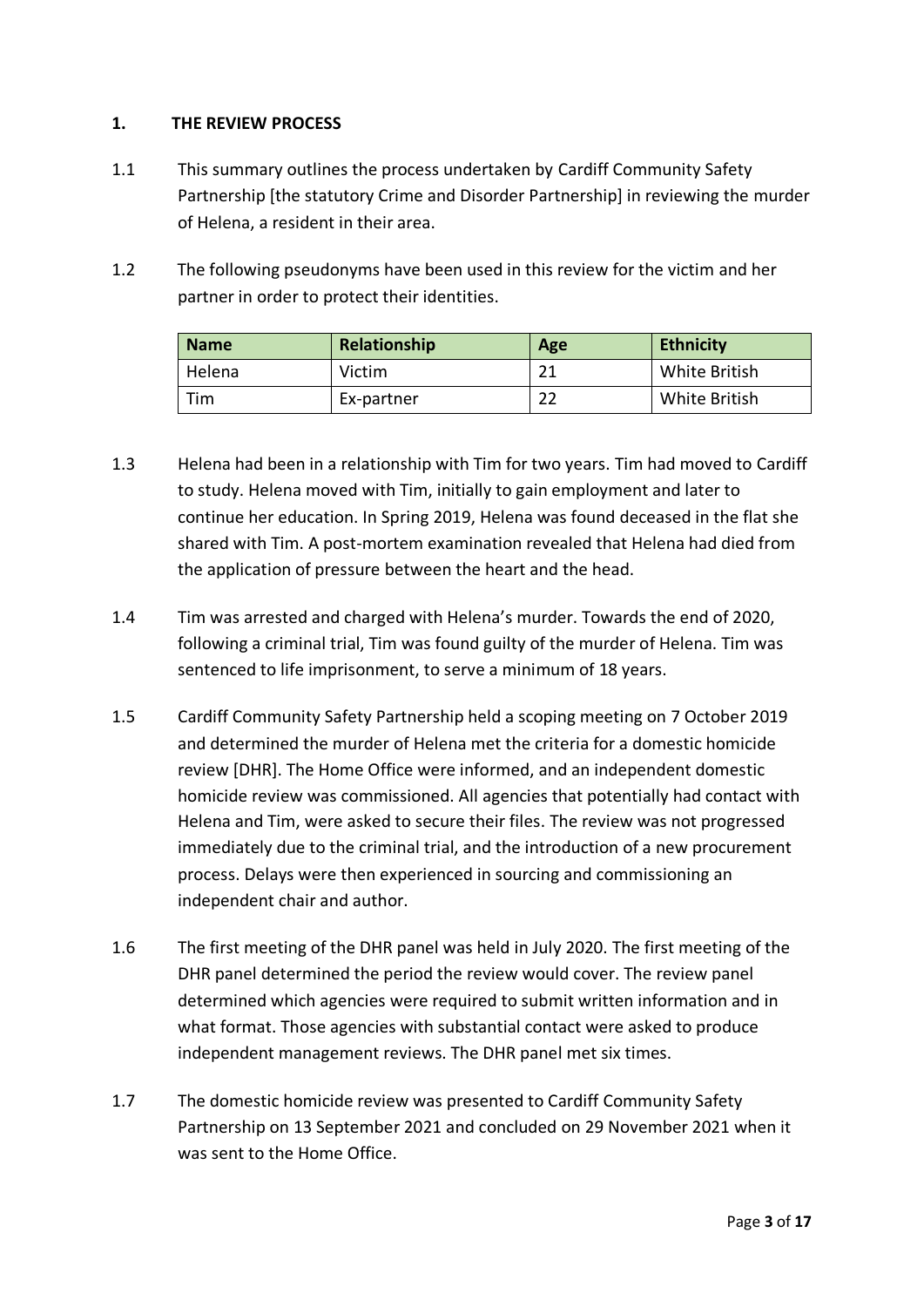## **2. CONTRIBUTORS TO THE REVIEW**

2.1 The table below shows the agencies that contributed to the review and the material they were able to supply.

| <b>Agency</b>                             | <b>IMR</b> | <b>Chronology</b> | <b>Report</b> |
|-------------------------------------------|------------|-------------------|---------------|
| University 1                              |            |                   |               |
| Cardiff and Vale University Health Board  |            |                   |               |
| Cardiff Women's Aid                       |            | ✓                 |               |
| Department of Works and Pensions          |            |                   |               |
| Into Work Advice Service (Inspire to Work |            |                   |               |
| Project)                                  |            |                   |               |
| South Wales Fire and Rescue               |            |                   |               |
| South Wales Police                        |            |                   |               |
| University of South Wales                 |            |                   |               |
| Welsh Ambulance Service NHS Trust         |            |                   |               |
| <b>West Mercia Police</b>                 |            |                   |               |

Nil returns were received from –

- University of South Wales (unable to provide without consent)
- National Probation Service
- Cardiff Adult Social Care
- Safer Wales
- Cardiff Alcohol and Drug Team
- 2.2 Cardiff and Vale University Health board provided information in relation to Helena. The board declined to provide information in relation to Tim without his consent. This is the board's policy following legal advice received. Tim provided consent in April 2021; however, there was a delay in the records being accessed.

## **3. THE REVIEW PANEL MEMBERS**

3.1 The panel members were:

| <b>Review Panel Members</b> |                              |                     |  |  |  |
|-----------------------------|------------------------------|---------------------|--|--|--|
| <b>Name</b>                 | <b>Job Title</b>             | <b>Organisation</b> |  |  |  |
| Beth Aynsley <sup>1</sup>   | Independent                  | South Wales Police  |  |  |  |
|                             | <b>Protecting Vulnerable</b> |                     |  |  |  |
|                             | Persons Manager              |                     |  |  |  |

 $1$  Attended two panel meetings and was replaced by John Lane.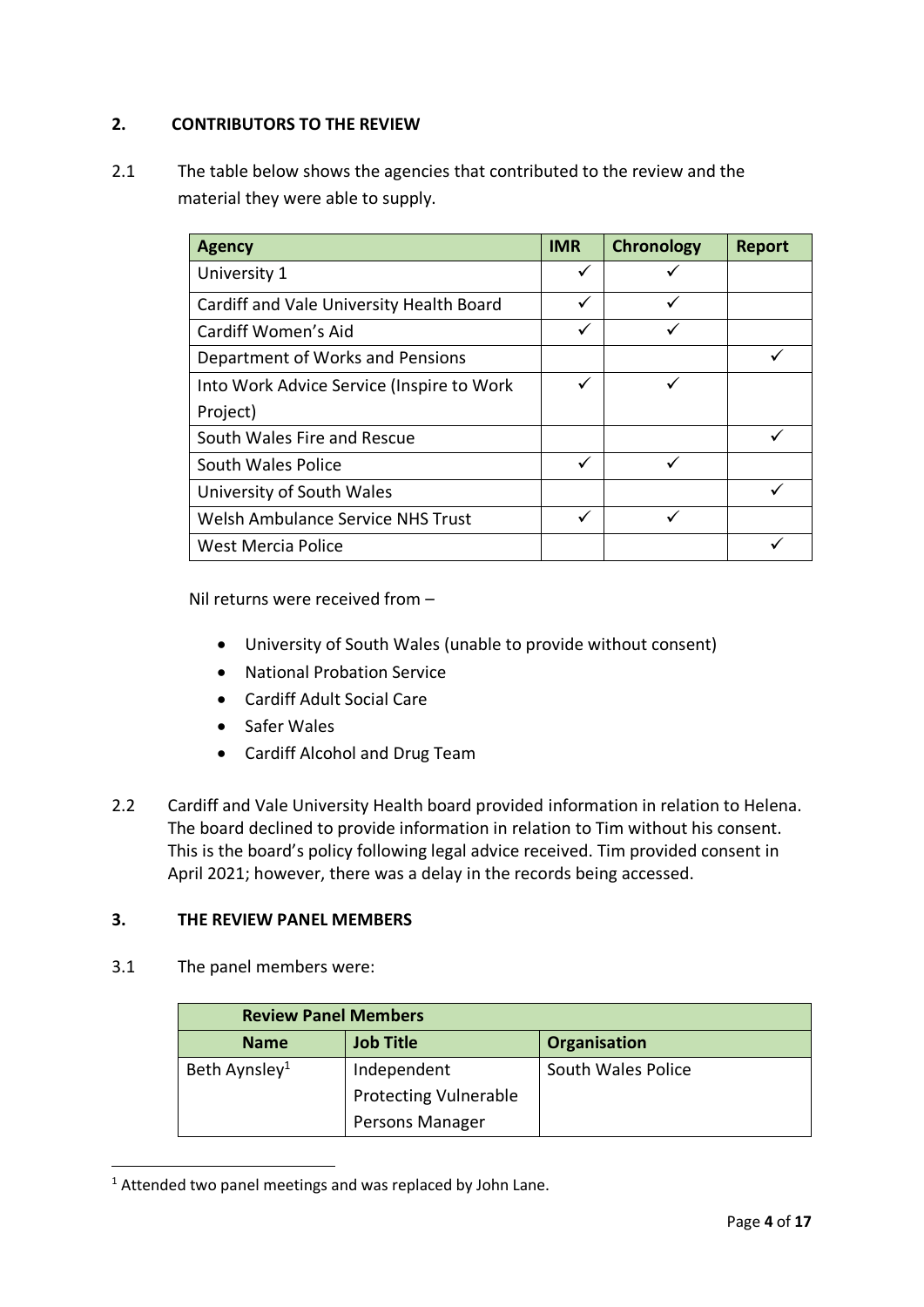| Carol Ellwood-            | Independent Chair and          |                                     |
|---------------------------|--------------------------------|-------------------------------------|
| Clarke                    | Author                         |                                     |
| Paula Hardy               | Strategic Lead for             | Police and Crime Commissioner's     |
|                           | Victims and                    | Office, South Wales                 |
|                           | Vulnerability                  |                                     |
| Nikki Harvey <sup>2</sup> | <b>Head of Safeguarding</b>    | <b>Welsh Ambulance Services NHS</b> |
|                           |                                | Trust                               |
| Linda Hughes-Jones        | <b>Head of Safeguarding</b>    | Cardiff & Vale University Health    |
|                           |                                | <b>Board</b>                        |
| <b>Claire Humphries</b>   | <b>Safeguarding Nurse</b>      | Cardiff & Vale University Health    |
|                           | Advisor                        | <b>Board</b>                        |
| Gwenan Jones-             | Safeguarding Specialist        | <b>Welsh Ambulance Services NHS</b> |
| Parry                     | Paramedic                      | Trust                               |
| Nicola Jones              | Domestic Abuse Co-             | <b>Cardiff Council</b>              |
|                           | ordinator                      |                                     |
| John Lane                 | Independent                    | South Wales Police                  |
|                           | <b>Protecting Vulnerable</b>   |                                     |
|                           | Persons Manager                |                                     |
| <b>Ged McManus</b>        | Independent Reviewer           |                                     |
| David Murray-             | <b>Adult Services</b>          | <b>Cardiff Council</b>              |
| Dickson                   | Safeguarding Manager           |                                     |
| Jenny Rogers              | <b>Community Safety</b>        | <b>Cardiff Council</b>              |
|                           | Manager                        |                                     |
| Zbig Sobiesierski         | Director of Continuing         | University of Cardiff               |
|                           | and Professional               |                                     |
|                           | <b>Education, University 1</b> |                                     |
| Natalie Southgate         | <b>Improvement Project</b>     | Gender Specific Services, Cardiff   |
|                           | Manager                        | Council                             |
| <b>Gareth Speers</b>      | Into Work Co-                  | Into Work Advice Service, Cardiff   |
|                           | ordinator                      | Council                             |
| Jemma Thompson            | <b>High Priestess</b>          | Alexandrian Tradition of            |
|                           |                                | Witchcraft                          |
| Stuart Wales*             | Detective Inspector            | South Wales Police                  |
| Nicola Winstanley         | <b>Business Manager</b>        | <b>Cardiff Council</b>              |
|                           |                                |                                     |

3.2 The Chair of the Cardiff Community Safety Partnership was satisfied that the Panel Chair and author were independent. In turn, the Panel Chair believed there was

<sup>&</sup>lt;sup>2</sup> Attended up to and including third panel meeting and was replaced by Gwenan Jones-Parry.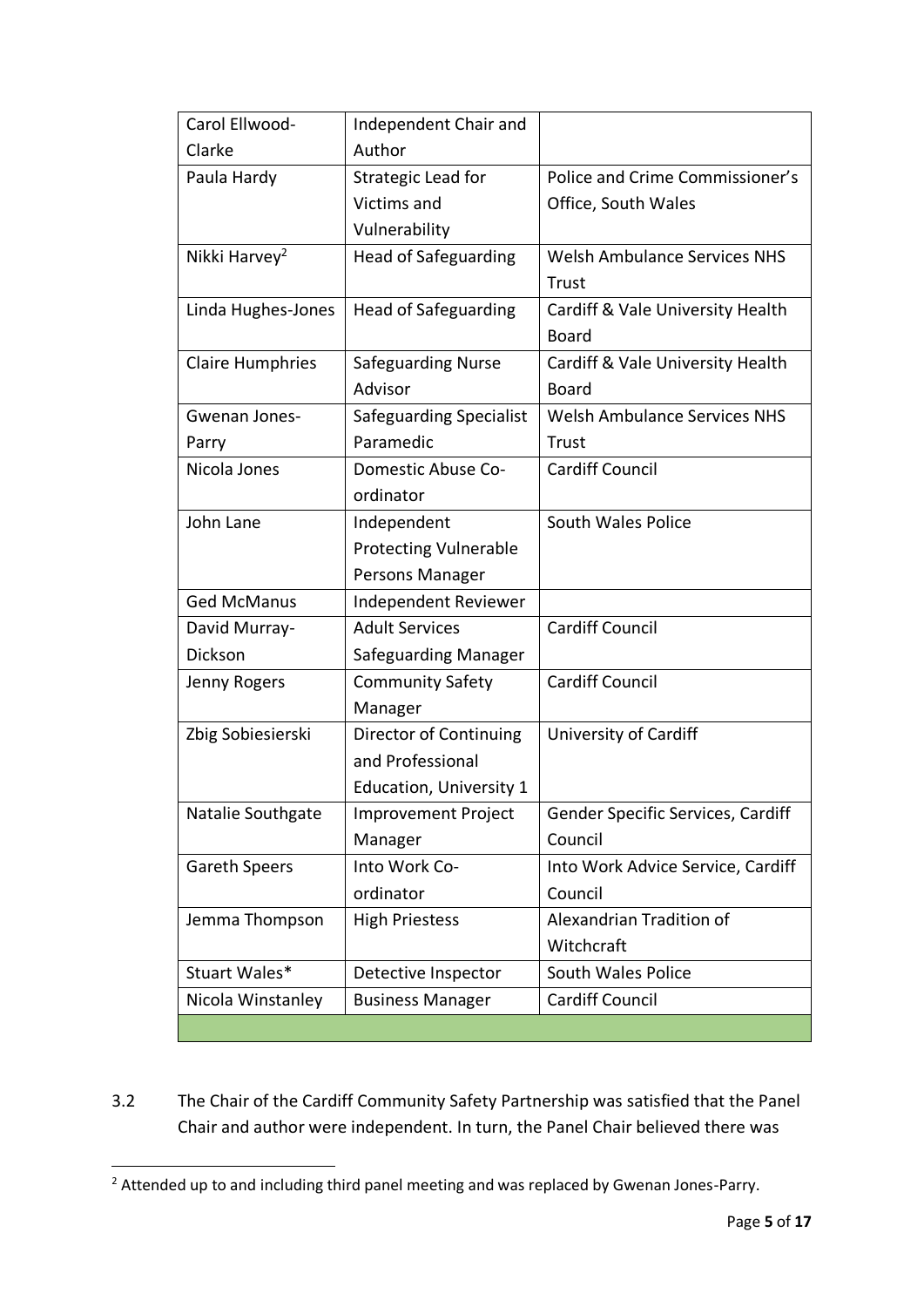sufficient independence and expertise on the panel to safely and impartially examine the events and prepare an unbiased report. Panel members had not previously been involved with the subjects or line management of those who had.

- 3.3 At its first meeting the panel discussed the need to ensure that expertise and advice was available in relation to Paganism. Jemma was appointed to the panel as an expert panel member. Jemma is a High Priestess in the Alexandrian Tradition of Witchcraft who has been an active member of the Pagan community for over 20 years and has recently been taken on by the Pagan Federation as a Chaplain. She is an active member of the Interfaith community, working with other religious leaders/spokespersons to dispel fear and misunderstanding and promote religious and cultural tolerance. The panel were satisfied that Jemma was appropriately qualified and experienced to provide expert advice on Paganism.
- 3.4 The Community Safety Partnership were unable to secure the attendance of an independent domestic abuse professional at meetings for logistical reasons. However several members of the panel have extensive professional domestic abuse experience, for example the domestic abuse Co-ordinator for Cardiff Council and the Strategic Leads for Victim and Vulnerability for Crime Commissioner's Office both of whom were independent of agencies involved in the review. The chair of the DHR panel was satisfied that the panel had sufficient relevant experience.

## **4. CHAIR AND AUTHOR OF THE OVERVIEW REPORT**

- 4.1 Sections 36 to 39 of the Home Office Multi-Agency Statutory Guidance for the Conduct of Domestic Homicide Reviews December 2016 sets out the requirements for review chairs and authors.
- 4.2 Carol Ellwood-Clarke was appointed as the DHR Independent Chair. She is an independent practitioner who has chaired and written previous DHRs and other safeguarding reviews. Carol retired from public service [British policing] in 2017 after thirty years during which she gained experience of writing independent management reviews, as well as being a panel member for Domestic Homicide Reviews, Child Serious Case Reviews and Safeguarding Adults Reviews. In January 2017 she was awarded the Queens Police Medal (QPM) for her policing services to Safeguarding and Family Liaison. In addition, she is an Associate Trainer for SafeLives<sup>3</sup>.
- 4.3 Ged McManus is an independent practitioner who has chaired and written previous DHRs and Safeguarding Adult Reviews. He has experience as an

<sup>3</sup> https://safelives.org.uk/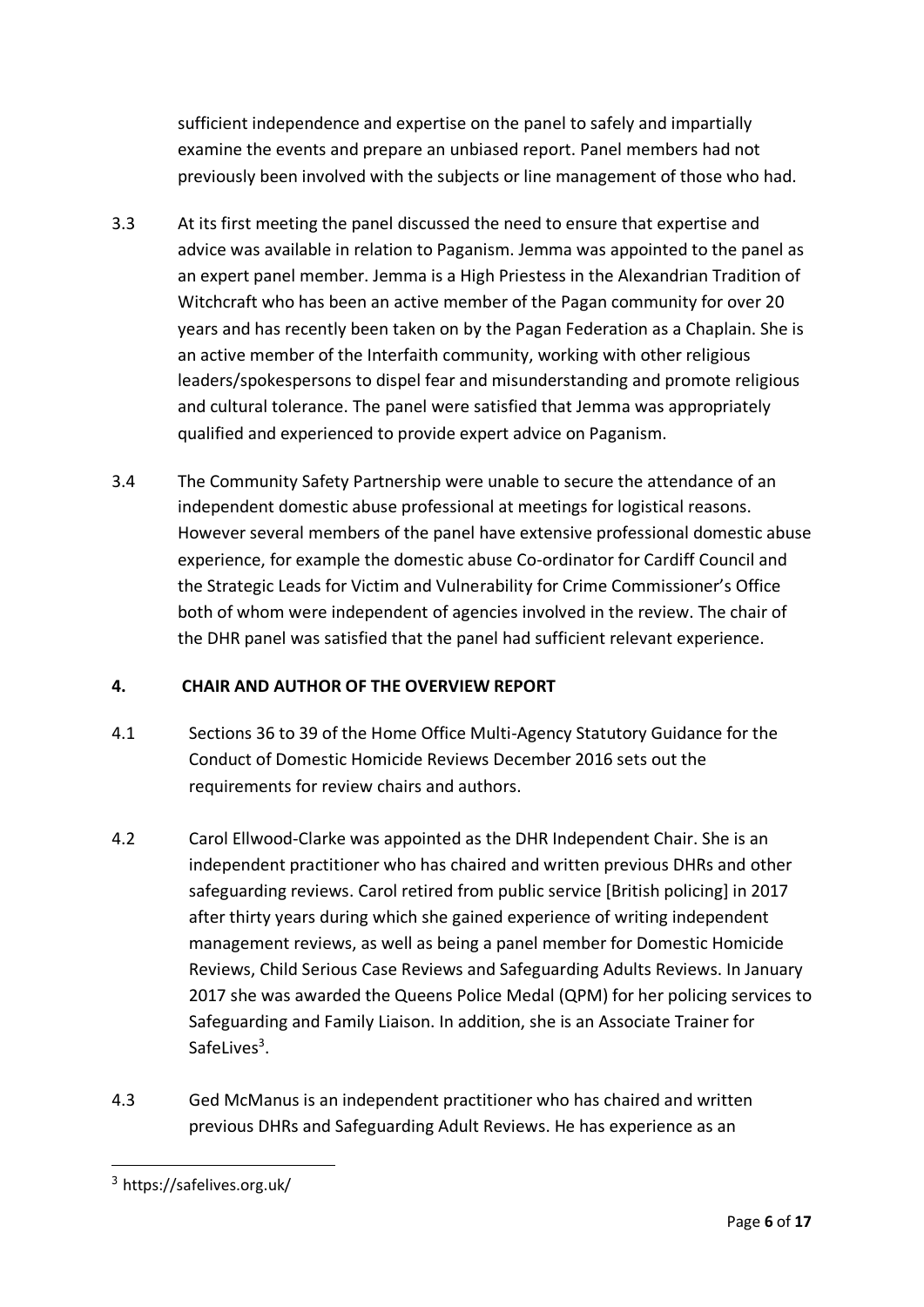Independent Chair of a Safeguarding Adult Board (not in Wales). He served for over thirty years in different police services in England. Prior to leaving the police service in 2016 he was a Superintendent with particular responsibility for partnerships including Community Safety Partnership and Safeguarding Boards.

- 4.4 Between them they have undertaken over sixty of the following types of reviews: child serious case reviews, safeguarding adult reviews, multi-agency public protection arrangements [MAPPA] serious case reviews, domestic homicide reviews and have completed the Home Office online training for undertaking DHRs.
- 4.5 Neither practitioner has worked for any agency providing information to the review.

## **5. TERMS OF REFERENCE FOR THE REVIEW**

#### 5.1 **The purpose of a DHR is to**: **4**

- a] Establish what lessons are to be learned from the domestic homicide regarding the way in which local professionals and organisations work individually and together to safeguard victims;
- b] Identify clearly what those lessons are both within and between agencies, how and within what timescales they will be acted on, and what is expected to change as a result;
- c] Apply these lessons to service responses including changes to inform national and local policies and procedures as appropriate;
- d] Prevent domestic violence and homicide and improve service responses for all domestic violence and abuse victims and their children by developing a coordinated multi-agency approach to ensure that domestic abuse is identified and responded to effectively at the earliest opportunity;
- e] Contribute to a better understanding of the nature of domestic violence and abuse; and
- f] Highlight good practice.

#### 5.2 **Timeframe under Review**

**<sup>4</sup>** Multi-Agency Statutory Guidance for the Conduct of Domestic Homicide Reviews [2016] Section 2 Paragraph 7.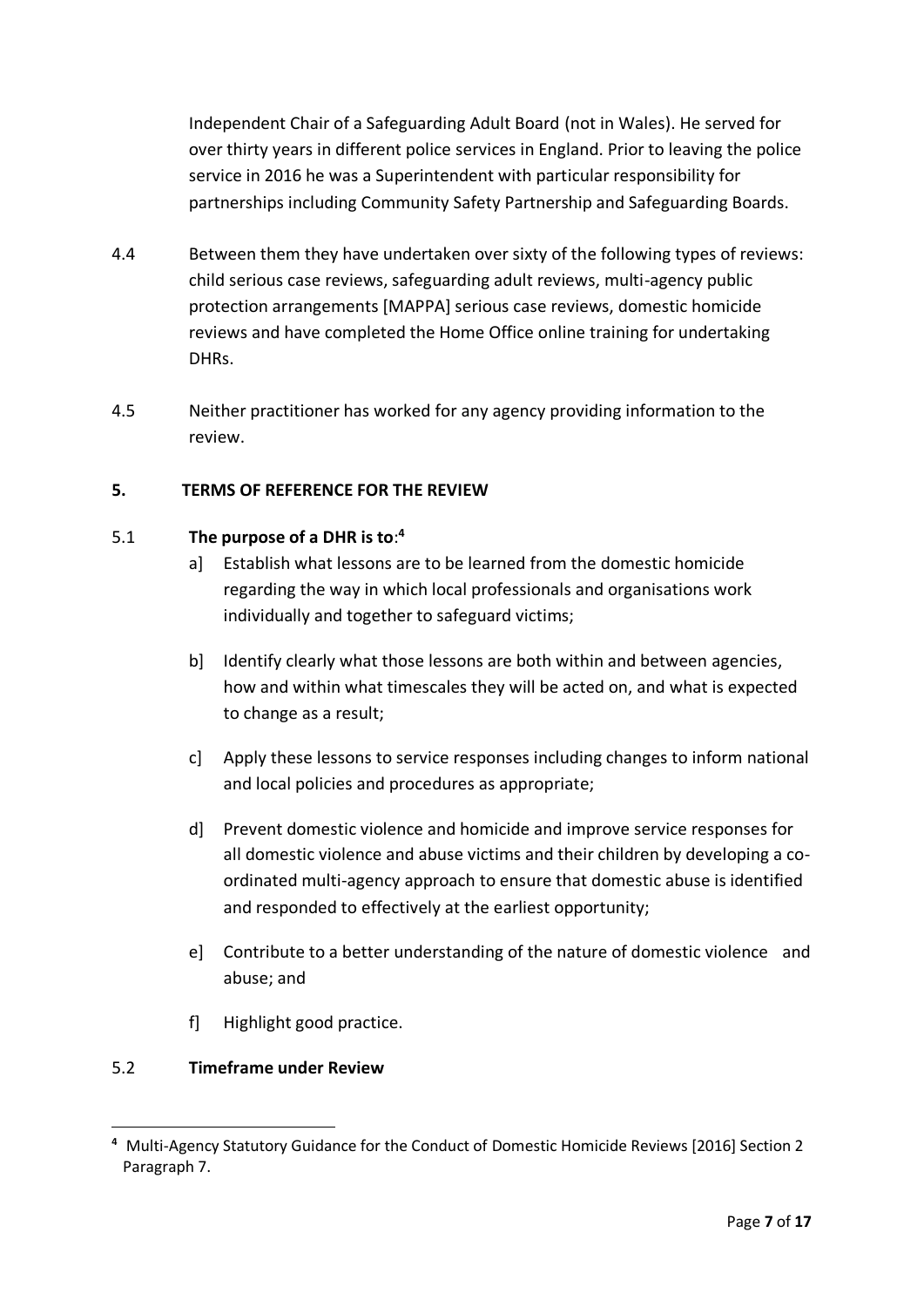The DHR covers the period 1 January 2017 to Helena's murder in April 2019.

#### 5.3 **Specific Terms**

- 1. Were there any previous concerns, incidents, significant life events or indications which might have signalled the risk of violence to any of the subjects or given rise to other concerns or instigated other interventions?
- 2. What indicators of domestic abuse did your agency have that could have identified Helena as a victim of domestic abuse and what was the response?
- 3. What knowledge did your agency have that indicated Tim might be a perpetrator of domestic abuse against Helena and what was the response? Did that knowledge identify any controlling or coercive behaviour by Tim?
- 4. When and in what way were practitioners sensitive to the needs of the subjects, knowledgeable about potential indicators of domestic violence and abuse and aware of what to do if they had concerns about Helena and Tim? Was it reasonable to expect them, given their level of training and knowledge, to fulfil these expectations?
- 5. When, and in what way, were the subject's wishes and feelings ascertained and considered? Were the subjects informed of options/choices to make informed decisions? Were they signposted to other agencies and how accessible were these services to the subjects?
- 6. What were the key points or opportunities for assessment and decision making in this case? Do assessments and decisions appear to have been reached in an informed and professional way?
- 7. Were the actions of agencies in contact with all subjects appropriate, relevant and effective to the individual and collective needs and risks identified at the time and continually monitored and reviewed?
- 8. Did the agency have policies and procedures for Domestic Abuse and Safeguarding and were any assessments correctly used in the case of the subjects? Were these assessment tools, procedures and policies professionally accepted as being effective?
- 9. Did actions or risk management plans fit with the assessment and decisions made? Were appropriate services offered or provided, or relevant enquiries made in the light of the assessments, given what was known or what should have been known at the time?
- 10. Were there issues in relation to capacity or resources in your agency that effected its ability to provide services to Helena and/or Tim, or on your agency's ability to work effectively with other agencies?
- 11. How did your agency take account of any racial, cultural, linguistic, faith or other diversity issues, when completing assessments and providing services to Helena and/or Tim?
- 12. What learning has emerged for your agency?
- 13. Are there any examples of outstanding or innovative practice arising from this case?
- 14. Does the learning in this review appear in other domestic homicide reviews commissioned by Cardiff Community Safety Partnership?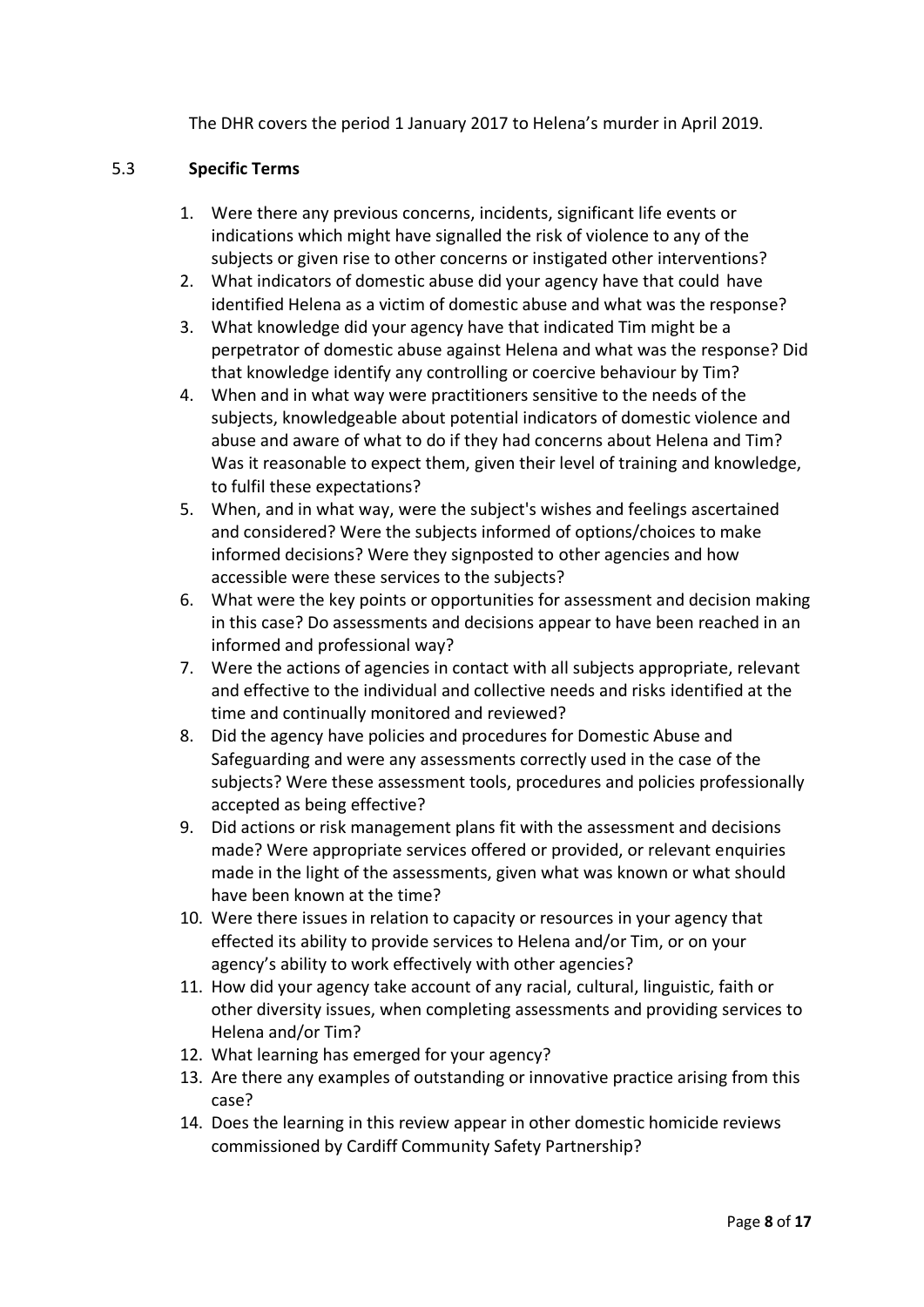#### **6. SUMMARY CHRONOLOGY**

#### **6.1 Helena**

- 6.1.1 Helena was as a very happy and bubbly person who had a wide circle of friends. She was a confident and brave individual who was not in the slightest bit scared to venture further from home alone to see friends, regularly using public transport to get to different places. She was a 'lively little thing' and liked her music. Her family stated that she was always keen to see more of life, enjoy herself and take everything in. She was not scared of anything. Helena was quirky and friendly without an enemy in the world. She had a kind nature, and her family used the phrase 'she did not have a bad bone in her body'.
- 6.1.2 As a young child, Helena was into everything and was always keen to learn. She almost always had a book in her hand and both parents agreed that they never had any problems with her, describing her as 'awesome'. Helena clearly had a real desire to spend time in Cardiff and her father recalled that when she was around 14 or 15 years old, he took her to watch a Welsh Rugby match in Cardiff. Whilst in a pub, Stereophonics played over the music system and everyone sang along. Helena loved it and immediately said that she would move there when she was older. This was something she continued to talk about until she eventually did. Her parents were not worried at the prospect of her moving away one day as she was level-headed. Both agreed that she was always going to move to Cardiff at some stage and if it wasn't with Tim, it would have been with someone else.

#### **6.2 Tim**

- 6.2.1 Tim completed his 'A' levels and stayed on at college to study further to gain the qualifications he needed to study 3D animation at University. It was during this time that Tim met Helena.
- 6.2.2 Tim described how he had been brought up as a child in the Pagan belief and continued with this belief after leaving home.
- 6.2.3 Tim enrolled at University of South Wales on a BA programme, at Cardiff Campus which commenced in September 2017. During the first year Tim started with good engagement. From early 2018 Tim's attendance was poor, he did not attend lectures, his course work was either not completed or submitted late. The work he did submit did not reach the required grade. In February 2018, Tim was referred to the University's Progression Advice Team<sup>5</sup>. Tim stated he was caring

 $5$  Aim is to support any student who are at risk of not completing their course and to support them to reach their full potential.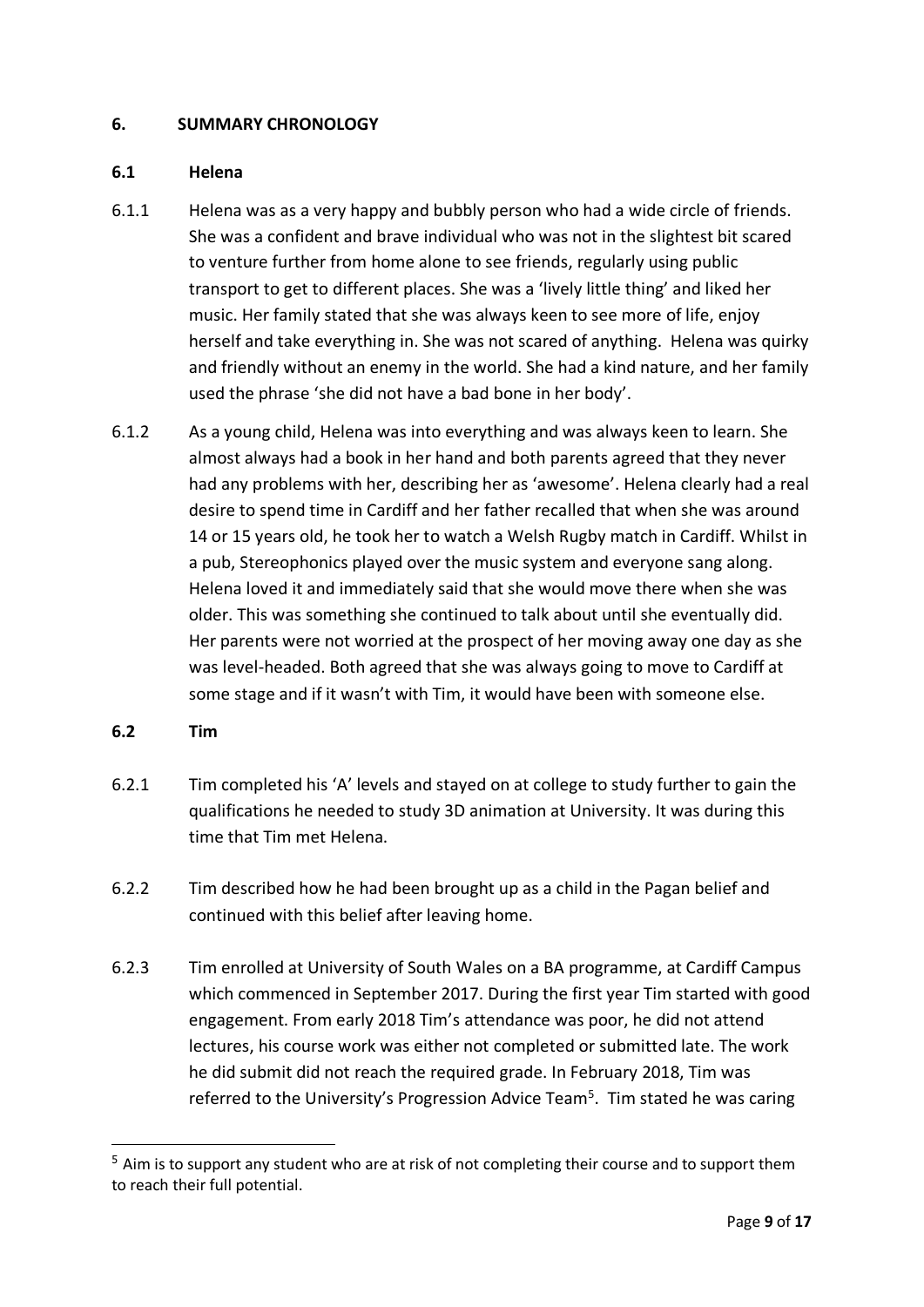for his girlfriend who had mental health issues. In September 2018 Tim enrolled to repeat some of the year 1 modules.

#### **6.3 Helena and Tim's relationship**

- 6.3.1 Helena met Tim whilst still living at home. They spent time together in the gym at their local college. Tim would often stay at Helena's parents' house at weekends and Helena's mother met them both regularly. Helena spent almost all of her time with Tim, which had been the case with previous boyfriends. Helena's family described how they did everything together and seemed to enjoy each other's company.
- 6.3.2 Helena and Tim had been in a relationship for more than a year when they moved to Cardiff together. Tim enrolled on a computer animation degree course at the University of South Wales, whilst Helena worked in a call centre before she undertook foundation courses with providers affiliated to University 1. They both undertook some part time work; however, their approach to employment was described as chaotic; which impacted significantly on their finances and studies.
- 6.3.3 Helena's family stated that she had never talked about any religion until she met Tim and that not long after they met, she explained that he was Pagan, and that she was showing interest in it as Tim's mother practised a similar faith. Helena and Tim had had a small local friendship group who also had a strong interest in in Pagan/Wiccan beliefs.
- 6.3.4 Tim described himself as Helena's 'carer' to professionals, although this was never formally assessed by agencies and was seen as an informal role. Within this role, Tim accompanied Helena to most, if not all her lectures and studies, and meetings with University staff. Helena's family described Helena as being independent and not in need of a 'carer'. Helena's sister told the Chair that after moving to Cardiff, Helena, did not contact her as much, and that she became distant from her and her family. This is addressed later in Section 14.

#### **6.4 Pre – 2017**

6.4.1 In 2014 Helena was the victim of a physical assault by her then boyfriend. Helena declined to support a prosecution. A DASH risk assessment was completed. No further action was taken against the perpetrator. Helena was 16 years old at this time.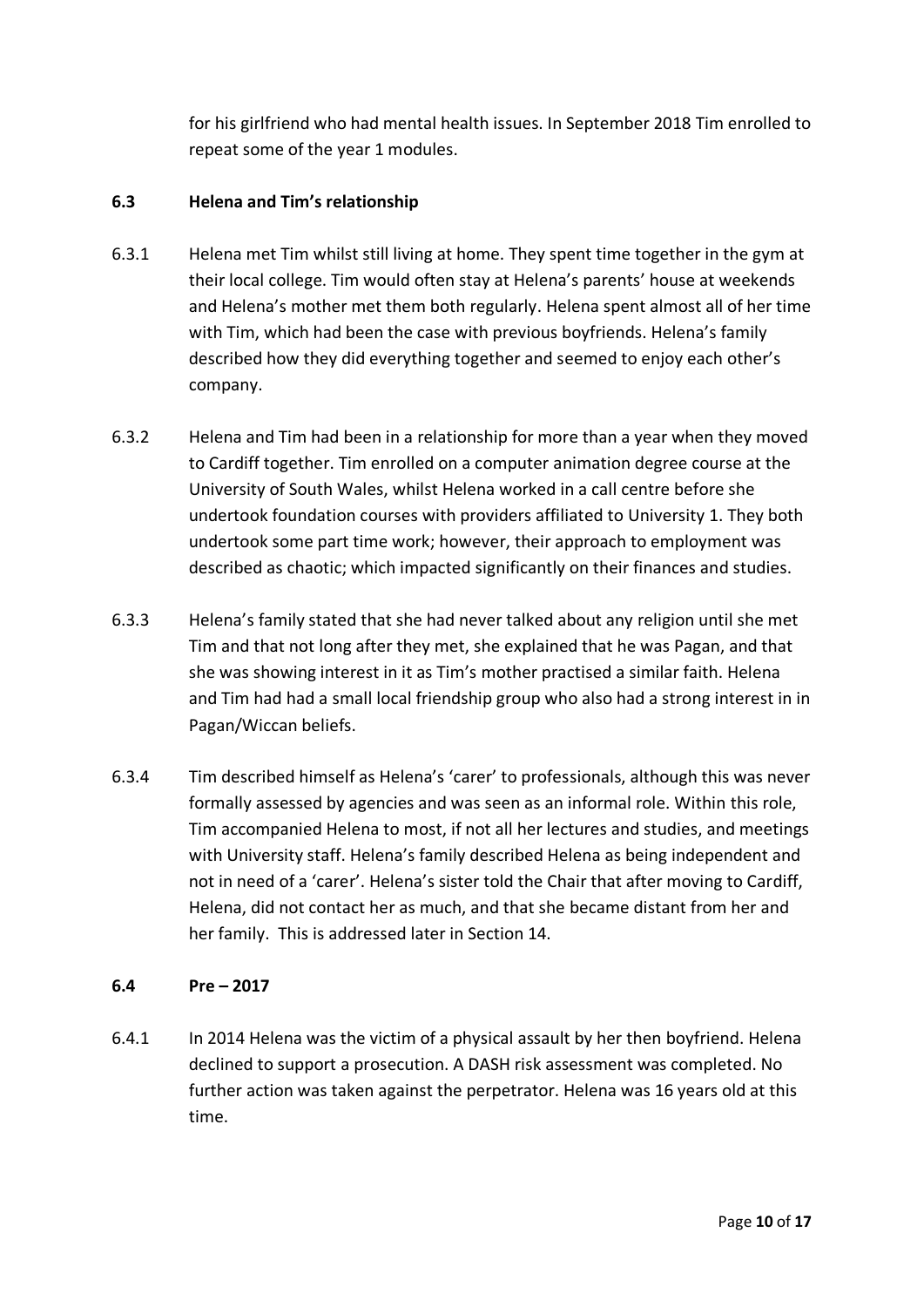6.4.2 In 2015, Helena was the victim of a sexual assault by an ex-partner. The matter was reported to the police and following an investigation and advice from the Crown Prosecution Service no further action was taken against the perpetrator.

#### **6.5 2017**

- 6.5.1 In the early part of 2017 Helena was living in England. In May, she was seen by her GP and reported feeling low, experiencing poor sleep and had requested to restart on antidepressants. Helena was seen to have superficial deliberate selfharm injuries. Helena was referred to the Community Mental Health Team; however, she did not attend the arranged appointment. Helena was issued with a fit note<sup>6</sup>.
- 6.5.2 In July, Helena was admitted to hospital having taken an overdose of prescribed medication. Helena was by now living in Cardiff. Helena was still registered with her GP in England. Helena was discharged from hospital a day later. Upon admission Helena stated that she had had an argument with her boyfriend. Helena was not seen by a mental health service. Helena provided Tim's name as her next of kin. Helena's family were not aware of this incident until contact with the DHR.
- 6.5.3 In August, Helena registered with a GP in Cardiff. Helena's first appointment was in October 2017, who referred her to the Community Mental Health Team. The referral stated that Helena 'was not coping very well' and had had to take some time off work. Helena's referral was discussed at a multi-disciplinary team meeting, and Helena was sent a letter requesting her to contact the service to arrange an appointment with a psychiatrist. Helena did not contact the service.
- 6.5.4 In December, Helena was seen by her GP where she reported to be 'struggling with stress and new job'. The GP provided a report to Department of Work & Pensions highlighting her mental health issues and that she was awaiting an appointment from the Community Mental Health Team.

#### **6.6 2018**

6.6.1 On 7 March 2018 Helena contacted the police via 999 and reported that Tim had assaulted her and grabbed her by the throat. During the call Helena stated that for the last couple of months Tim had been saying that he wanted to kill them both. Police attended at the property and found Tim outside, he told the police - 'I

<sup>6</sup> <https://www.gov.uk/government/collections/fit-note>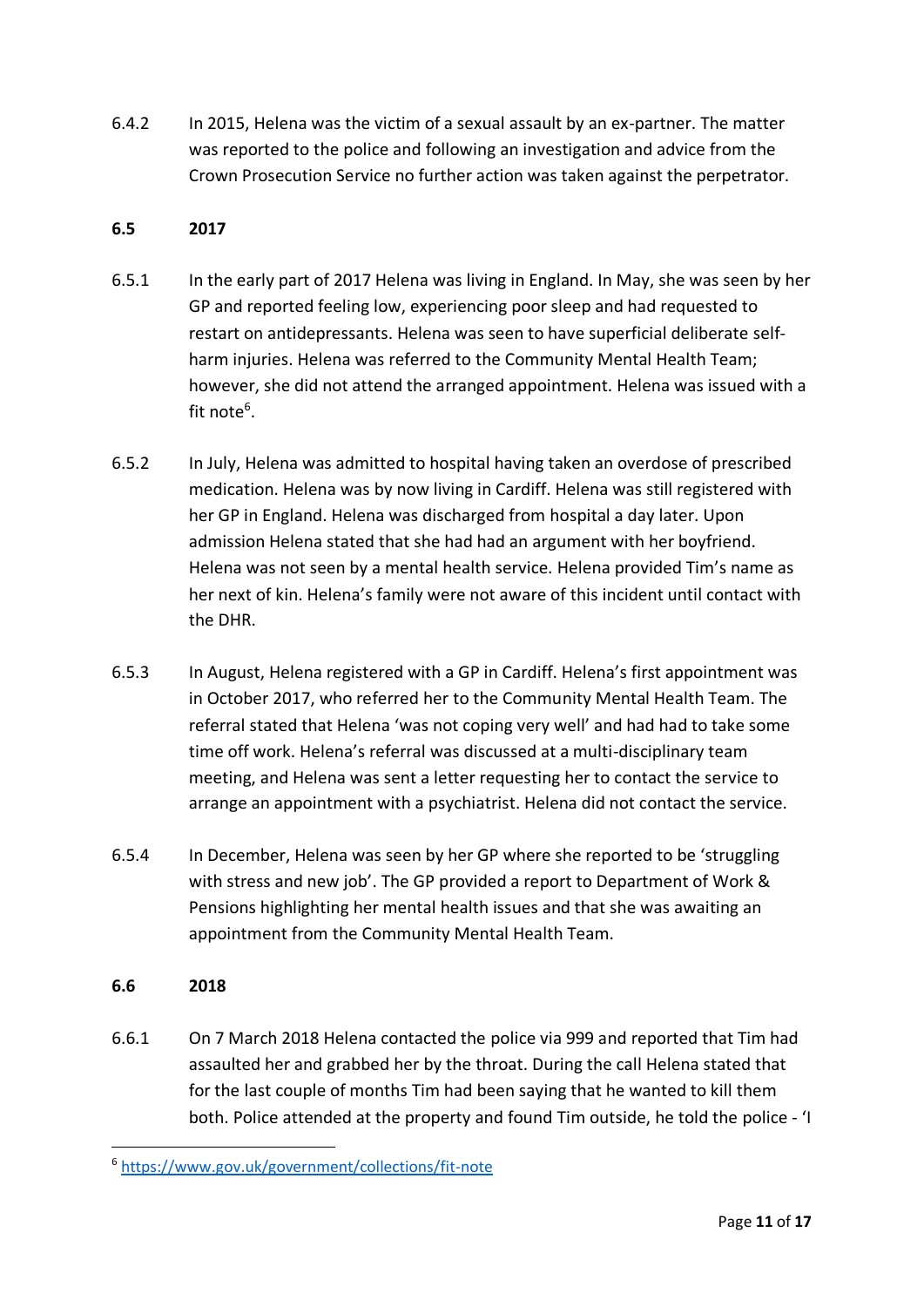tried to kill myself and I tried to kill my partner'. Tim was arrested on suspicion of assault. Helena informed the police that she was unsure if she wanted to make a statement. A referral to Victim Support was declined. The incident was risk assessed as high and referrals were made to RISE<sup>7</sup>, Cardiff, MARAC<sup>8</sup> and the Arson Referral Team of the South Wales Fire & Rescue Service. The Public Protection Notice (PPN)<sup>9</sup> was shared with South Wales Police Mental Health Officer who shared details of the incident to other agencies.

- 6.6.2 Tim was subject to an assessment by a Health Care Professional whilst in custody and deemed fit for interview. Helena provided a statement which expressed concern for Tim's mental health. Helena did not support a prosecution for the assault. The investigation established that Helena and Tim were experiencing financial difficulties, which was having an impact on their mental health. Tim stated that he was using cannabis and that a conversation had taken place with Helena about them undertaking a suicide pact. The assault on Helena occurred during the suicide pact. A 'Police Watch'<sup>10</sup> and other safeguarding measures were instigated at the address. Contact was made with a Student Liaison Officer, from University 1, and it was noted that support on financial and housing benefits could be provided.
- 6.6.3 Tim stated during interview that they had argued, and he had acted in selfdefence by grabbing Helena's throat. Tim denied any intention to kill Helena. Tim was released from custody on bail conditions. Tim was referred to E-DAS $^{11}$ . Helena was contacted by Cardiff Women's Aid and South Wales Fire and Rescue Service. Helena declined support.

<sup>11</sup> <https://cavuhb.nhs.wales/our-services/e-das/>

<sup>7</sup> https://rise-cardiff.cymru/

<sup>8</sup> Multi Agency Risk Assessment Conference

<sup>&</sup>lt;sup>9</sup> The PPN is a form used by South Wales Police.

 $10$ South Wales Police 'Police Watch' provides a visible police presence to both victim and the perpetrator and involves police patrols within the vicinity of the victim's home or the location of the incident. The patrols are carried out on a regular basis, initially for a period of six weeks immediately following reported incidents. Where a domestic abuse incident is reported to the police and the incident involves a HIGH RISK victim, upon receipt of the PPN the Risk Assessor / Domestic abuse officer will send a task to the relevant Sector Inspector requesting police watch.

EDAS (or Entry to Drug and Alcohol Services) is a single point of entry for anyone who feels that they have an issue with any substance in both Cardiff and the Vale of Glamorgan. EDAS provide simple and effective access to the full range of substance misuse services in Cardiff and the Vale of Glamorgan.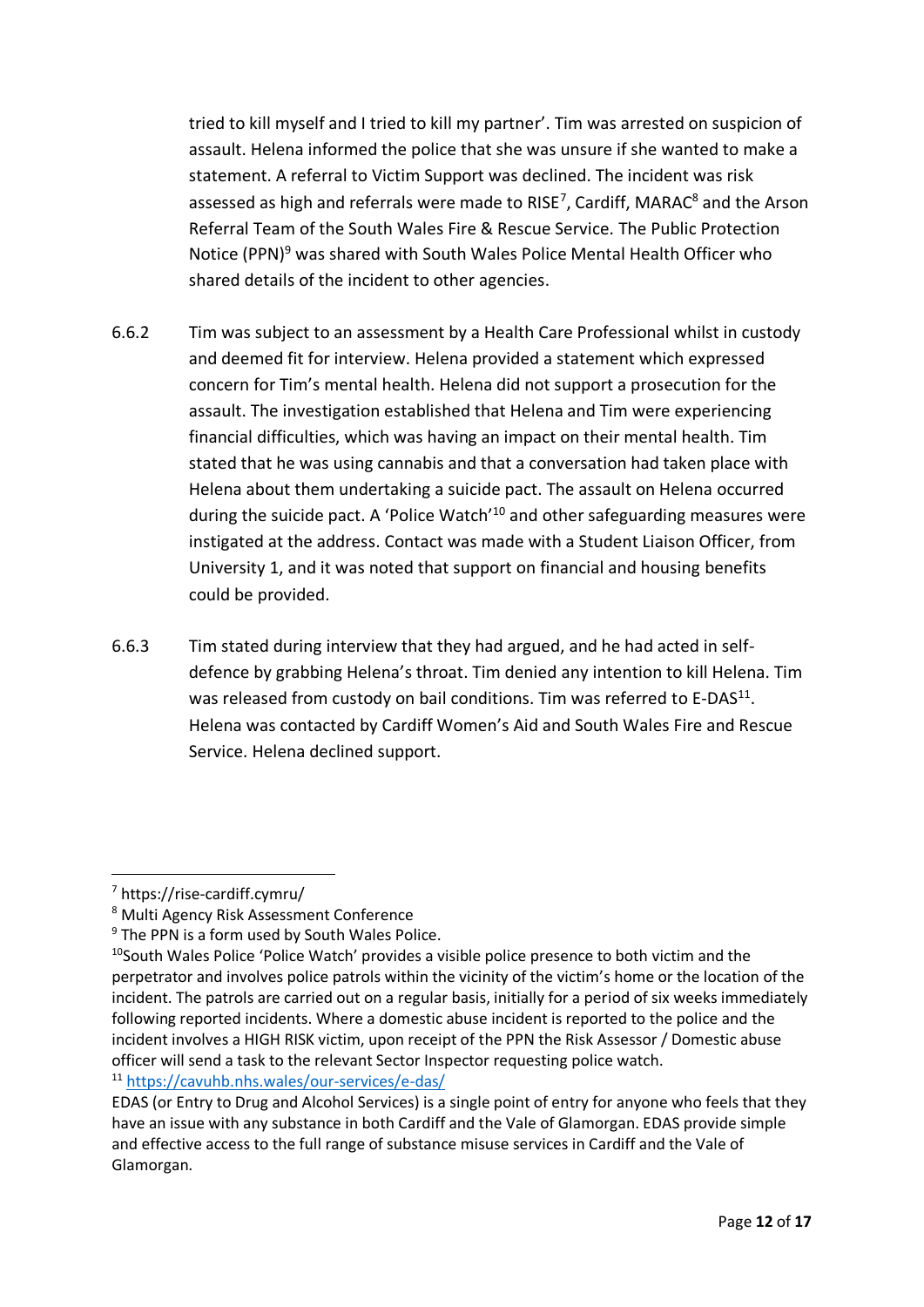- 6.6.4 On 21 March the police decided to take no further action in relation to the assault on 7 March. Helena was informed of the decision. Helena stated that her and Tim's financial situation was 'on track' and they were both receiving counselling.
- 6.6.5 On 12 April a multi-agency meeting was held within the MASH $^{12}$ . It was noted that Helena did not support a prosecution and that both Helena and Tim were vulnerable and receiving support from their respective Universities. Helena was reported to be staying with friends and that the relationship had ended, but that this may not be a permanent decision. The meeting agreed for the incident to be progressed to MARAC on 3 May. The MARAC was held on 3 May.
- 6.6.6 On 4 May Helena had a telephone consultation with a GP. Helena discussed her mental health issues and requested another fit note. Helena agreed to be referred to the Community Mental Health Team. Helena received a letter from the Community Mental Health Team and telephoned them to arrange an appointment with a psychiatrist. An appointment date was sent for 7 June. Helena did not attend the appointment and was referred back to her GP.
- 6.6.7 Between May and October Helena was supported by Inspire To Work Project (I2W) to secure a place on the Pathways to a Degree course at University 1. Helena was assisted to apply for financial support and to attend meetings with University Tutors. Helena was supported to apply for Personal Independence Pavment (PIP)<sup>13</sup> and help with council tax arrears. Tim attended all appointments alongside Helena.
- 6.6.8 In November a meeting was held with Helena due to her non-attendance at classes. Tim also attended this meeting. Adjustments were made to Helena's course which allowed her to continue to study. During this meeting Tim stated that Helena had self-harmed.

# **6.7 2019**

6.7.1 Helena continued with her studies, and attended all classes, except for one. Tim attended with Helena. Helena completed the coursework and passed the course.

<sup>&</sup>lt;sup>12</sup> Cardiff Multi Agency Safeguarding Hub - The integrated service became operational in September 2016 and has been modelled on the already successful pilots from across the UK. Forty five members of staff made up of police officers, social workers, education welfare officers, nurses, and probation officers, from organisations such as South Wales Police, City of Cardiff Council, Cardiff and the Vale University Health Board, National Probation Service and Wales Community Rehabilitation Company.

<sup>13</sup> <https://www.gov.uk/pip>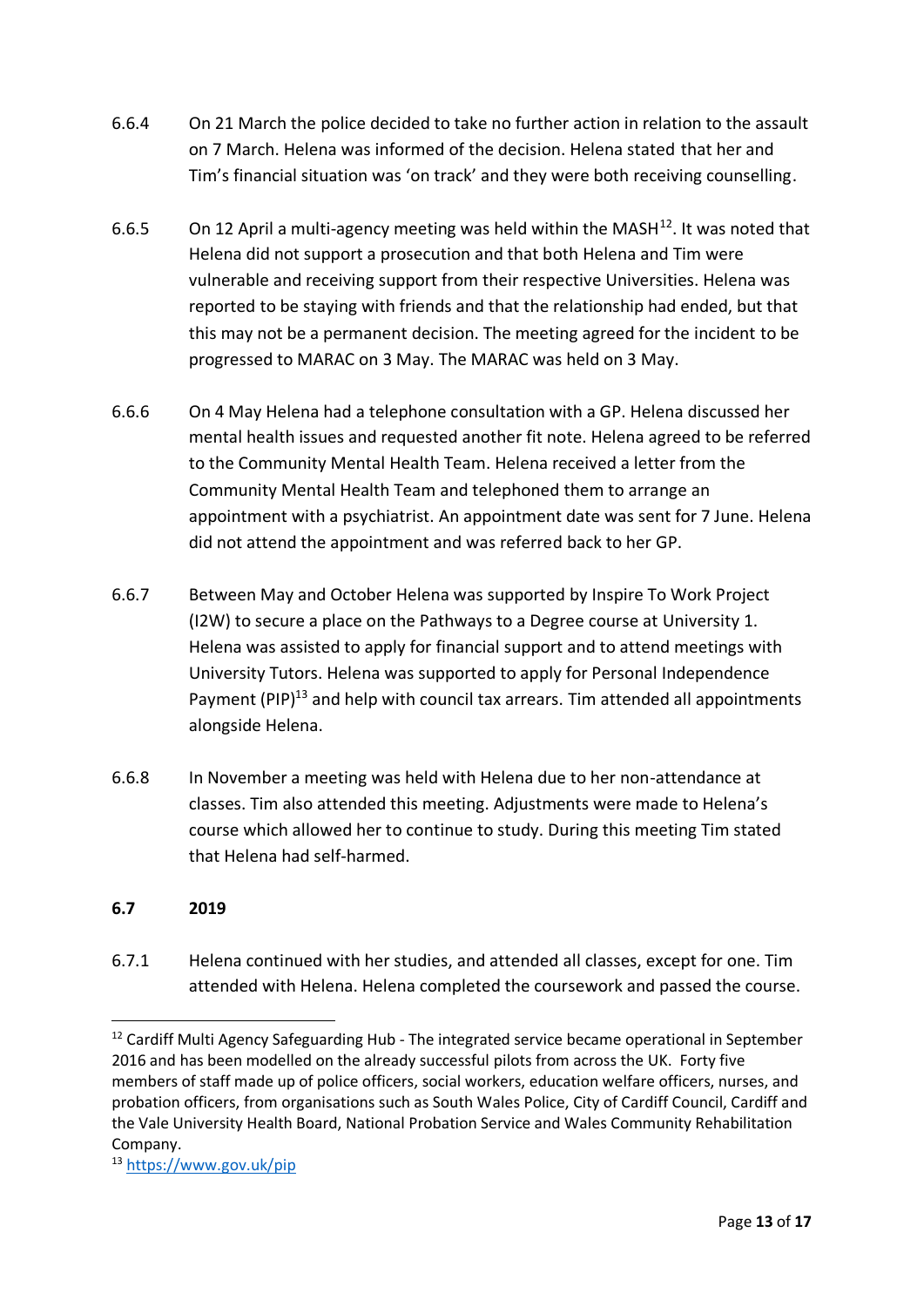6.7.2 In the spring of 2019 Helena was found deceased in the flat she shared with Tim.

#### **7. CONCLUSION**

- 7.1 Helena was killed by her partner, Tim, during an attack at their home. Tim was found guilty of Helena's murder and was sentenced to life imprisonment, with a requirement to serve a minimum of 18 years.
- 7.2 As a young couple, Helena and Tim had moved to Cardiff to continue with their education. Helena had struggled with her mental health and the University worked with Helena and a Youth Employment Mentor to ensure that Helena was able to study and complete relevant coursework. Helena successfully completed her studies and passed her course.
- 7.3 Health professionals were aware that Helena had been a victim of domestic and sexual abuse in previous relationships. This information was not shared with partner agencies. Agencies were only aware of one incident of domestic abuse between Helena and Tim. This incident was high risk.
- 7.4 Almost one in three women aged 16-59 will experience domestic abuse in their lifetime<sup>14</sup> and two women a week are killed by a current or former partner in England and Wales<sup>15</sup>. In the year ending March 2019, 1.6 million women experienced domestic abuse<sup>16</sup>.
- 7.5 In a spotlight report by Safelives in 2019, 'Safe and Well: Mental Health and Abuse'<sup>17</sup> it stated that 58% of victims with mental health issues were more than likely to experience physical abuse and 81% of victims with mental health issues were more than likely to experience controlling behaviour.

<sup>14</sup>

[https://www.ons.gov.uk/peoplepopulationandcommunity/crimeandjustice/bulletins/domesticabuse](https://www.ons.gov.uk/peoplepopulationandcommunity/crimeandjustice/bulletins/domesticabuseinenglandandwalesoverview/november2019) [inenglandandwalesoverview/november2019](https://www.ons.gov.uk/peoplepopulationandcommunity/crimeandjustice/bulletins/domesticabuseinenglandandwalesoverview/november2019)

Office for National Statistics (2019) Domestic abuse in England and Wales overview: November 2019.

<sup>15</sup>

[https://www.ons.gov.uk/peoplepopulationandcommunity/crimeandjustice/articles/homicideinengla](https://www.ons.gov.uk/peoplepopulationandcommunity/crimeandjustice/articles/homicideinenglandandwales/yearendingmarch2018#how-are-victims-and-suspects-related) [ndandwales/yearendingmarch2018#how-are-victims-and-suspects-related](https://www.ons.gov.uk/peoplepopulationandcommunity/crimeandjustice/articles/homicideinenglandandwales/yearendingmarch2018#how-are-victims-and-suspects-related)

Office for National Statistics (2019) Homicide in England and Wales: year ending March 2018 (average taken over 10 years).

<sup>16</sup>[https://www.ons.gov.uk/peoplepopulationandcommunity/crimeandjustice/articles/domesticabus](https://www.ons.gov.uk/peoplepopulationandcommunity/crimeandjustice/articles/domesticabusevictimcharacteristicsenglandandwales/yearendingmarch2019) [evictimcharacteristicsenglandandwales/yearendingmarch2019](https://www.ons.gov.uk/peoplepopulationandcommunity/crimeandjustice/articles/domesticabusevictimcharacteristicsenglandandwales/yearendingmarch2019)

Office for National Statistics (2019) Domestic abuse victim characteristics, England and Wales: year ending March 2019.

<sup>17</sup> [https://safelives.org.uk/sites/default/files/resources/Spotlight 7 -](https://safelives.org.uk/sites/default/files/resources/Spotlight%207%20-%20Mental%20health%20and%20domestic%20abuse.pdf) Mental health and domestic [abuse.pdf](https://safelives.org.uk/sites/default/files/resources/Spotlight%207%20-%20Mental%20health%20and%20domestic%20abuse.pdf)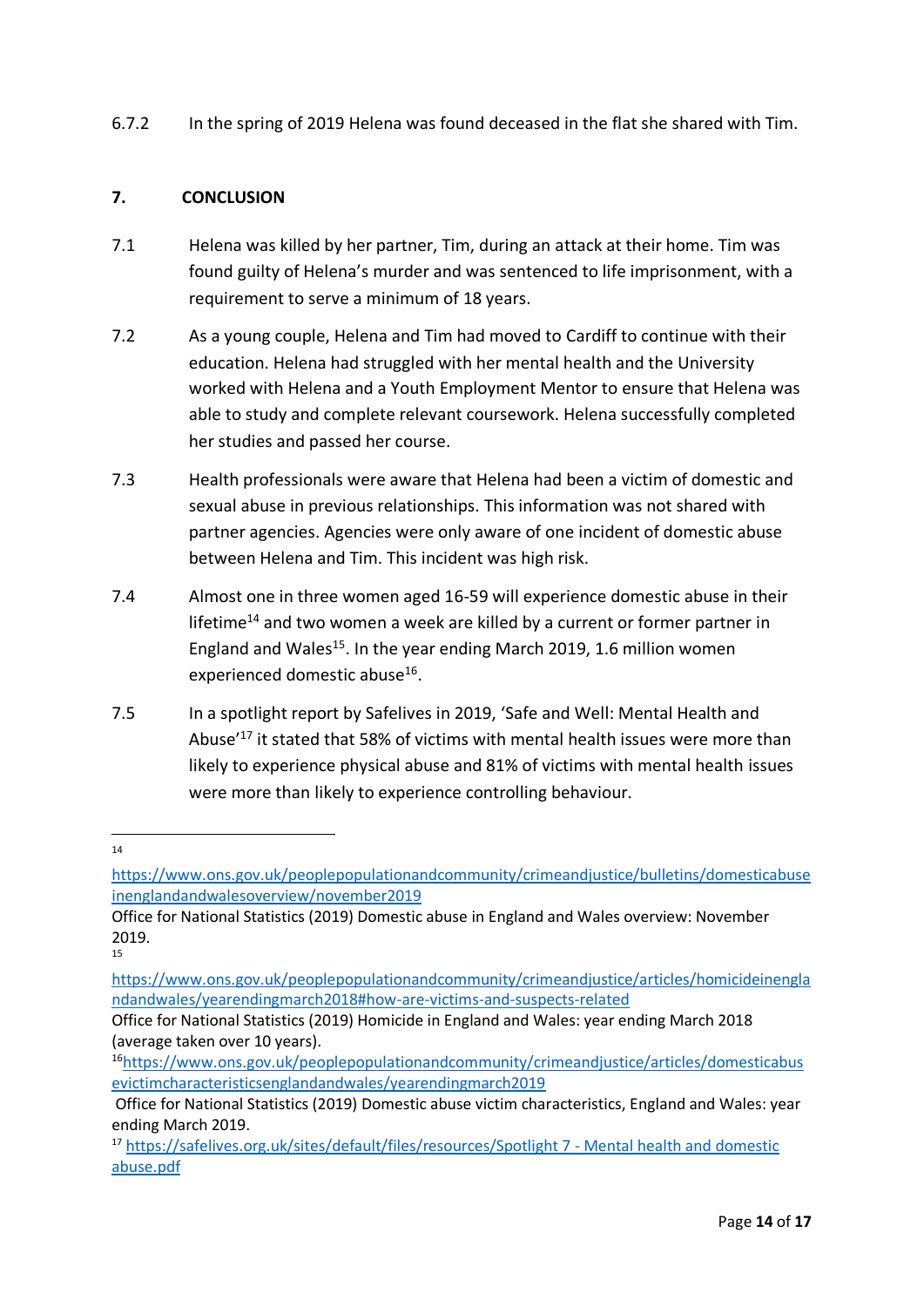- 7.6 The panel considered these statistics and the level of violence that was used in March, which included strangulation and a threat to kill. The panel also reflected on the information that had been gathered in terms of coercion and control within the relationship. The panel determined that when Helena contacted the police in March 2018, it would not have been the first time that there had been domestic abuse in their relationship.
- 7.7 The review has identified that domestic abuse has many forms, including coercive control and professionals need to be mindful of this within their respective roles and ensure that where necessary challenge and professional curiosity is undertaken.
- 7.8 The review has identified the need for a wider understanding amongst family, friends and community in relation to domestic abuse, including coercion and control and how concerns can be reported, and information obtained on domestic abuse and available support.
- 7.9 The learning from the review has been captured into relevant recommendations which will be progressed through Cardiff Community Safety Partnership.
- 7.10 Helena's family contributed to the review process throughout and provided valuable and relevant information to assist the DHR panel. The DHR panel are grateful for the family's contribution.

## **8. Multi Agency Learning developed by the DHR panel**

#### 8.1 **Narrative**

Information was held within records that was not readily accessible to the review due to access not been available for some health professionals and information sharing agreements not being in place.

#### **Learning**

Access to all relevant information is important when reviewing cases, and assessing risk, when responding to incidents of domestic abuse.

Recommendation 1 applies.

#### 8.2 **Narrative**

The review identified a widespread lack of knowledge and awareness, across professionals and the wider community surrounding the dynamics of domestic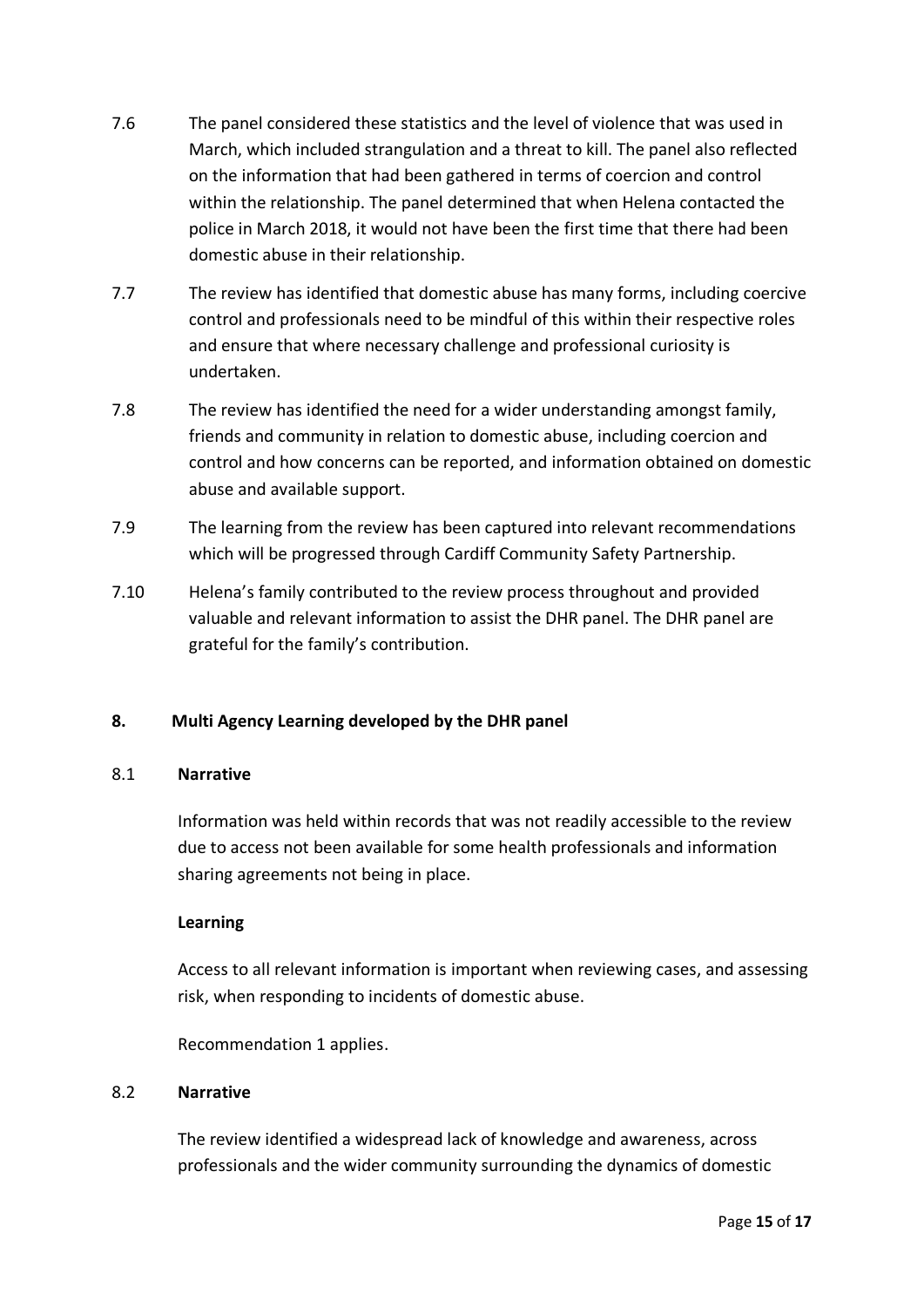abuse, particularly in relation to coercive and controlling behaviour. This was also linked to the evidence that where a victim of domestic abuse has known additional vulnerabilities they are at a higher level of risk of abuse.

#### **Learning**

Raising awareness of domestic abuse, particularly the different types of abuse, and how and where incidents can be reported, and advice obtained will provide people with the knowledge to recognise and where relevant respond to any concerns.

Recommendation 2, 3 and 4 applies.

#### 8.3 **Narrative**

Where perpetrators are not convicted of domestic abuse crimes, there needs to be in place the availability of support and the opportunity for them to engage with services to address their offending behaviour, to reduce the risk to victims and prevent incidents of abuse escalating. This includes professionals' knowledge on how to access information and the referral pathways for perpetrators to seek support.

#### **Learning**

To ensure that perpetrators of domestic abuse have access to information on the support available to help them to address their offending behaviour.

Recommendation 5 and 6 applies.

#### 8.4 **Narrative**

Information from University of South Wales was not accessible for this review, without the consent of the named subjects, due to no information sharing agreement being in place. The sharing of information for statutory reviews is key to ensure that all information is analysed and taken into consideration.

#### **Learning**

To ensure that information sharing pathways are in place for all Higher and Further Education providers to inform safeguarding processes and statutory reviews.

Recommendation 7 applies.